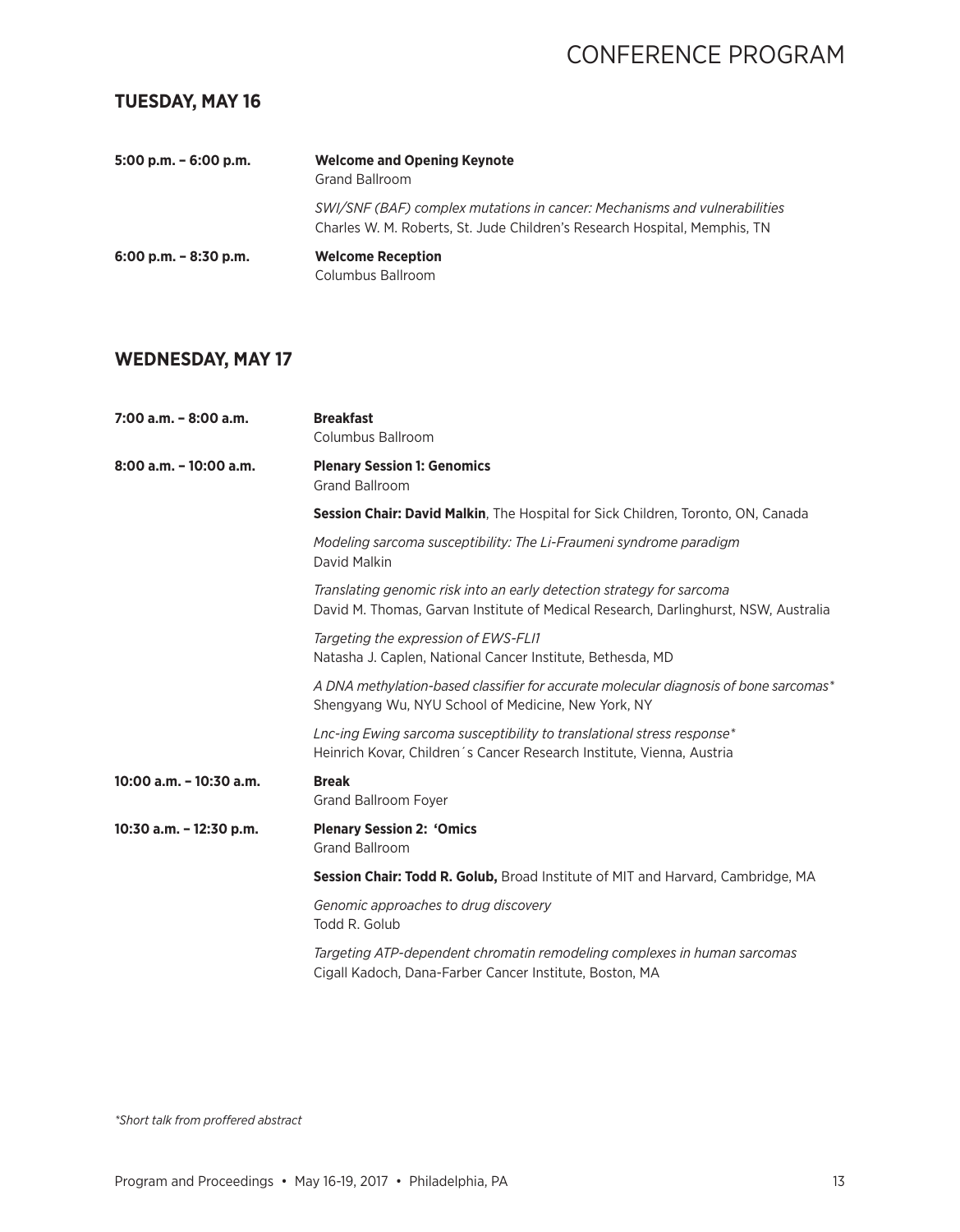|                           | Cancer drug target identification using domain-focused CRISPR screening<br>Christopher R. Vakoc, Cold Spring Harbor Laboratory Cancer Center,<br>Cold Spring Harbor, NY              |
|---------------------------|--------------------------------------------------------------------------------------------------------------------------------------------------------------------------------------|
|                           | Enhancer reprogramming mediates metastatic competence in osteosarcoma*<br>James J. Morrow, Case Western Reserve University School of Medicine,<br>Cleveland, OH                      |
|                           | Progress towards development of an exosome-based biomarker assay in Ewing sarcoma*<br>Glenson Samuel, The Children's Mercy Hospital, Kansas City, MO                                 |
| 12:30 p.m. - 2:30 p.m.    | Lunch on own                                                                                                                                                                         |
| $2:30$ p.m. $- 4:30$ p.m. | <b>Plenary Session 3: Novel Model Systems</b><br><b>Grand Ballroom</b>                                                                                                               |
|                           | Session Chair: David M. Langenau, Massachusetts General Hospital/<br>Harvard Medical School, Charlestown, MA                                                                         |
|                           | Analysis of a histiocytic carcinoma in the dog: The canine's utility<br>in fetching disease genes<br>Elaine A. Ostrander, National Human Genome Research Institute, Bethesda, MD     |
|                           | A dog in the fight: How pet dogs with cancer can inform clinical research<br>William C. Eward, Duke University, Durham, NC                                                           |
|                           | Vangl2 regulates stem cell self-renewal programs and growth in rhabdomyosarcoma<br>David M. Langenau                                                                                 |
|                           | Familial cancer patient specific iPSCs based study of a potential oncogenic factor,<br>sFRP2, in osteosarcoma*<br>Huen Suk Kim, Icahn School of Medicine, New York, NY               |
|                           | Functional genomics of CIC-DUX4 fusions in zebrafish recapitulates the spectrum of<br>human CIC-rearranged cancers*<br>James F. Amatruda, UT Southwestern Medical Center, Dallas, TX |
| 4:30 p.m. - 7:00 p.m.     | <b>Reception and Poster Session A</b><br>Columbus Ballroom                                                                                                                           |

#### **THURSDAY, MAY 18**

**7:00 a.m. – 8:00 a.m. Breakfast** Columbus Ballroom **8:00 a.m. – 10:00 a.m. Plenary Session 4: Signaling Perturbations and Targeted Therapeutics** Grand Ballroom **Session Chair: Benjamin A. Alman,** Duke University, Durham, NC *CDK4 inhibition and senescence: Pathway understanding leads to rational drug combinations* Andrew Koff, Memorial Sloan Kettering Cancer Center, New York, NY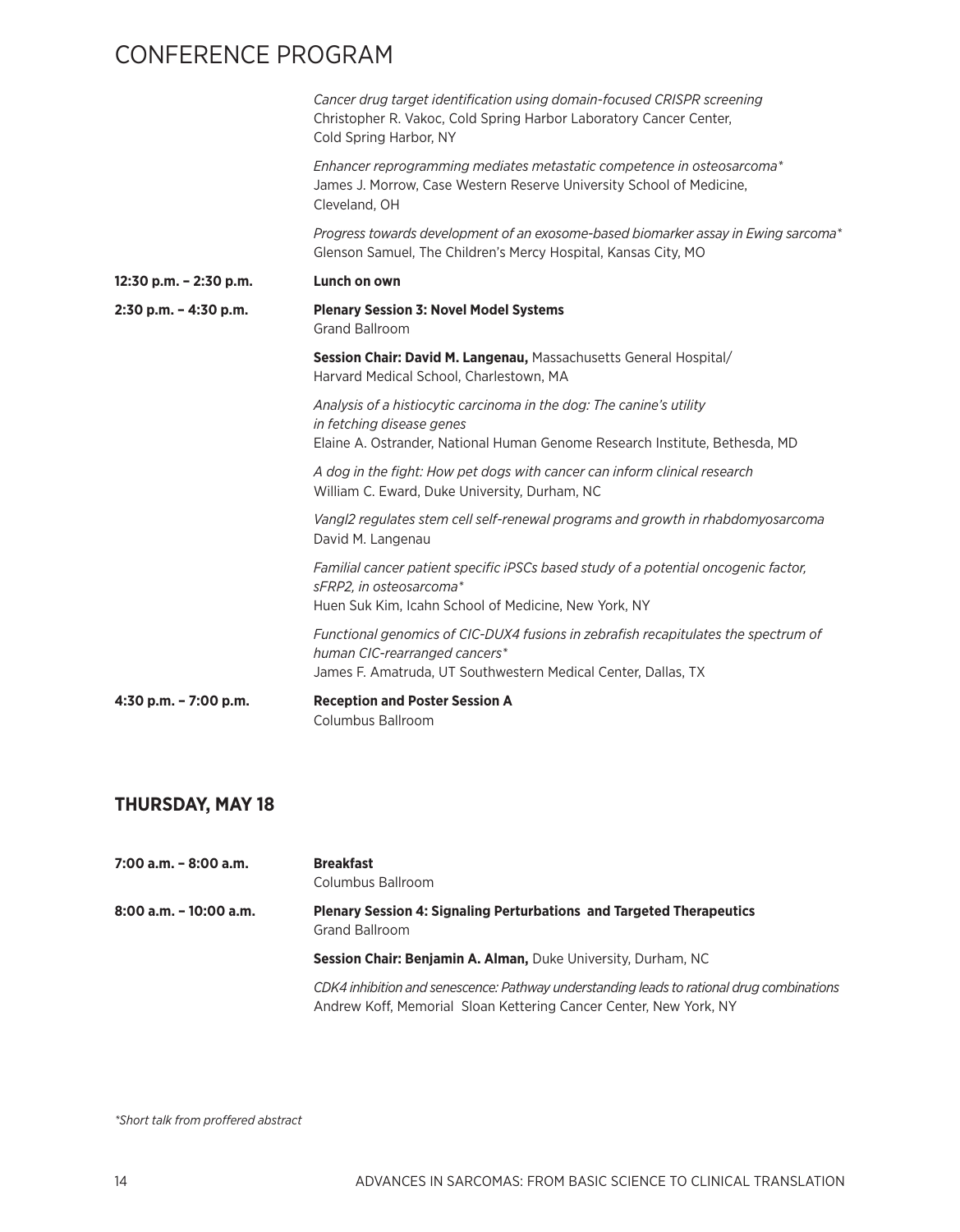|                         | Epigenetic deregulation of the Hippo pathway mediates NF-KB driven sarcomagenesis<br>T. S. Karin Eisinger, University of Pennsylvania School of Medicine, Philadelphia, PA                                                               |
|-------------------------|------------------------------------------------------------------------------------------------------------------------------------------------------------------------------------------------------------------------------------------|
|                         | Dynamic cell populations are responsible for sarcoma propagating potential<br>Benjamin A. Alman                                                                                                                                          |
|                         | Stress-associated selective mRNA translation and sarcoma metastasis*<br>Amal M. EL-Naggar, British Columbia Cancer Research Centre, Vancouver, BC, Canada                                                                                |
|                         | Ubiquitin-specific protease 6 (USP6) oncogene confers sensitivity of Ewing sarcoma to<br>interferon cytotoxicity*<br>Ian Henrich, University of Pennsylvania, Philadelphia, PA                                                           |
| 10:00 a.m. - 10:30 a.m. | <b>Break</b><br>Grand Ballroom Foyer                                                                                                                                                                                                     |
| 10:30 a.m. - 12:45 p.m. | <b>Plenary Session 5: Neurofibromatosis and MPNST</b><br><b>Grand Ballroom</b>                                                                                                                                                           |
|                         | Session Chair: Ping Chi, Memorial Sloan Kettering Cancer Center, New York, NY                                                                                                                                                            |
|                         | Molecular pathogenesis of malignant peripheral nerve sheath tumor<br>Ping Chi                                                                                                                                                            |
|                         | Using gene expression analyses to identify MPNST therapeutics<br>Nancy Ratner, Cincinnati Children's Hospital Medical Center, Cincinnati, OH                                                                                             |
|                         | Natural history of peripheral nerve sheath tumors in NF1: Identification and character-<br>ization of malignant precursor lesions<br>Brigitte C. Widemann, National Cancer Institute, Bethesda, MD                                       |
|                         | Molecular pathogenesis and drug synergy in a zebrafish model of NF1-associated MPNST<br>A. Thomas Look, Dana-Farber Cancer Institute, Boston, MA                                                                                         |
|                         | Modeling the tumor microenvironment in sarcoma: The impact on MPNST biology and<br>chemotherapeutic response*<br>Rebecca Dodd, University of Iowa, Iowa City, IA                                                                         |
|                         | Development and characterization of novel/genetically defined mouse models of ma-<br>lignant peripheral nerve sheath tumor for preclinical therapeutics testing*<br>Amish J. Patel, Memorial Sloan Kettering Cancer Center, New York, NY |
| 12:45 p.m. - 3:15 p.m.  | <b>Lunch and Poster Session B</b><br>Columbus Ballroom                                                                                                                                                                                   |
| 3:15 p.m. - 5:15 p.m.   | <b>Plenary Session 6: Novel Biologic Mechanisms</b><br><b>Grand Ballroom</b>                                                                                                                                                             |
|                         | Session Chair: Cristina K. Antonescu, Memorial Sloan Kettering Cancer Center,<br>New York, NY                                                                                                                                            |
|                         | Integrin-alpha 10 signaling pathway drives sarcomagenesis in mxyofibrosarcoma and<br>undifferentiated pleomorphic sarcoma<br>Samuel Singer, Memorial Sloan Kettering Cancer Center, New York, NY                                         |
|                         | Emerging genetic mechanisms in undifferentiated round cell sarcomas<br>Cristina K. Antonescu                                                                                                                                             |
|                         |                                                                                                                                                                                                                                          |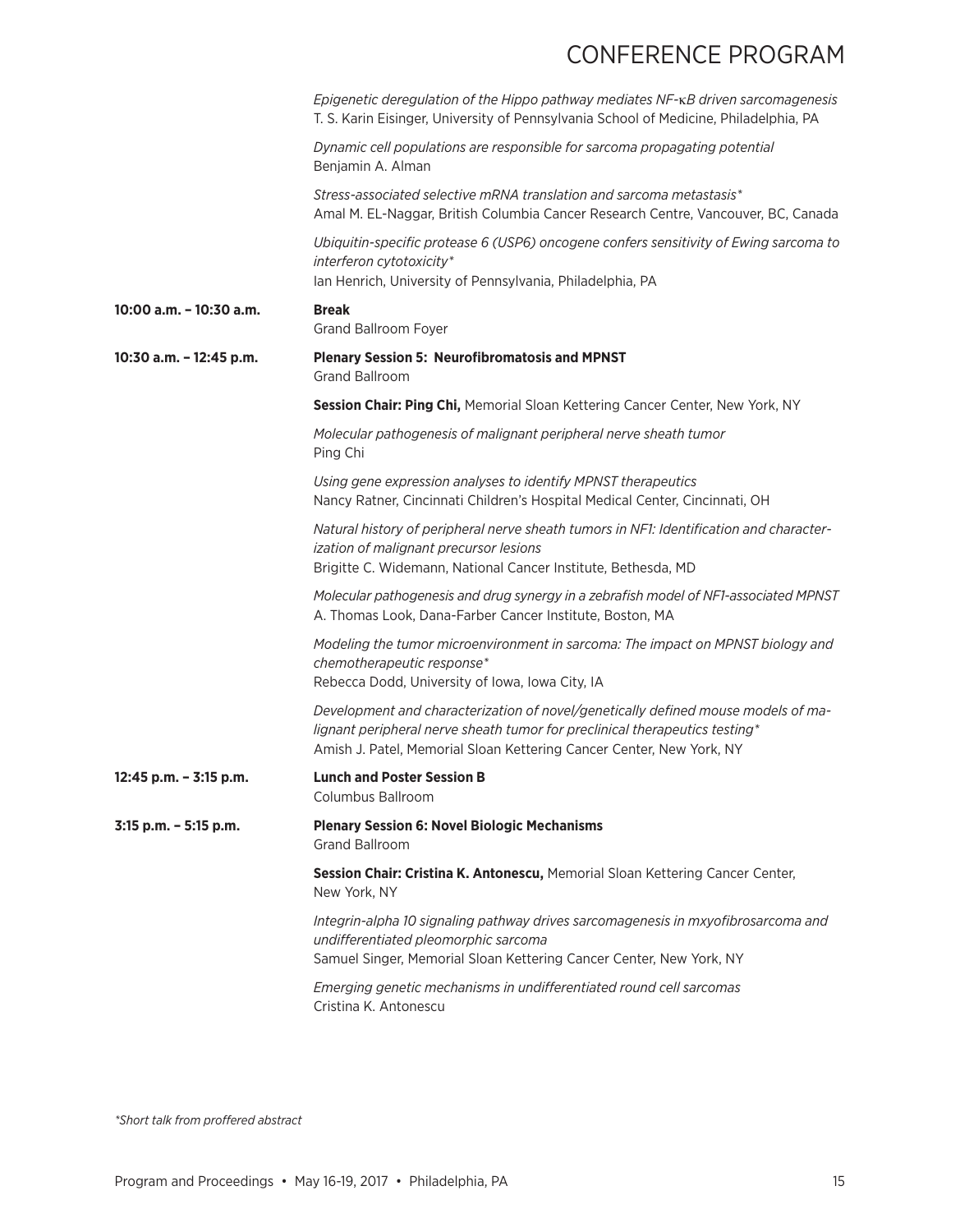| 5:15 p.m. | <b>Evening off</b>                                                                                                                                                                                                         |
|-----------|----------------------------------------------------------------------------------------------------------------------------------------------------------------------------------------------------------------------------|
|           | Histone H3K36 mutations promote sarcomagenesis through altered histone methyla-<br>tion landscape*<br>Chao Lu, The Rockefeller University, New York, NY                                                                    |
|           | SSX-mediated chromatin engagement and targeting of BAF complexes activates onco-<br>genic transcription in synovial sarcoma*<br>Matthew J. McBride, Dana-Farber Cancer Institute and Harvard Medical School,<br>Boston, MA |
|           | Autophagy in alveolar soft part sarcomagenesis<br>Kevin B. Jones, University of Utah Huntsman Cancer Institute, Salt Lake City, UT                                                                                         |

## **FRIDAY, MAY 19**

| $7:00$ a.m. $-8:00$ a.m.  | <b>Breakfast</b><br>Columbus Ballroom                                                                                                                                                                                                                                           |
|---------------------------|---------------------------------------------------------------------------------------------------------------------------------------------------------------------------------------------------------------------------------------------------------------------------------|
| $8:00$ a.m. $-10:00$ a.m. | <b>Plenary Session 7: Immune Modulation and Microenvironment</b><br><b>Grand Ballroom</b>                                                                                                                                                                                       |
|                           | Session Chair: Irene L. Andrulis, University of Toronto Mount Sinai Hospital,<br>Toronto, ON, Canada                                                                                                                                                                            |
|                           | Immune mechanisms in gastrointestinal stromal tumor<br>Ronald P. DeMatteo, Memorial Sloan Kettering Cancer Center, New York, NY                                                                                                                                                 |
|                           | Injury promotes sarcomagenesis<br>David G. Kirsch, Duke University Medical Center, Durham, NC                                                                                                                                                                                   |
|                           | Variation in the immune cell infiltrate and expression of PD-L1 in sarcoma subtypes<br>Irene L. Andrulis                                                                                                                                                                        |
|                           | Pivotal role of Interleukin 23 in osteosarcoma development and its link with glutamate<br>metabotropic 4: Identification of novel therapeutic targets for osteosarcoma*<br>Maya Kansara, Kinghorn Cancer Centre/Garvan Institute of Medical Research, Sydney,<br>NSW, Australia |
|                           | Immune cell transcript levels, metastatic progression, and survival in osteosarcoma: A<br>comparative transcriptome analysis*<br>Aaron Sarver, University of Minnesota, Minneapolis, MN                                                                                         |
| 10:00 a.m. - 10:30 a.m.   | <b>Break</b><br>Grand Ballroom Foyer                                                                                                                                                                                                                                            |
| 10:30 a.m. - 12:30 p.m.   | <b>Plenary Session 8: Disease Progression</b><br><b>Grand Ballroom</b>                                                                                                                                                                                                          |
|                           | Session Chair: Jonathan A. Fletcher, Brigham and Women's Hospital, Boston, MA                                                                                                                                                                                                   |
|                           | Identification of therapies for plexiform neurofibromas, a precursor of malignant<br>peripheral nerve sheath tumors<br>D. Wade Clapp, Indiana University School of Medicine, Indianapolis, IN                                                                                   |